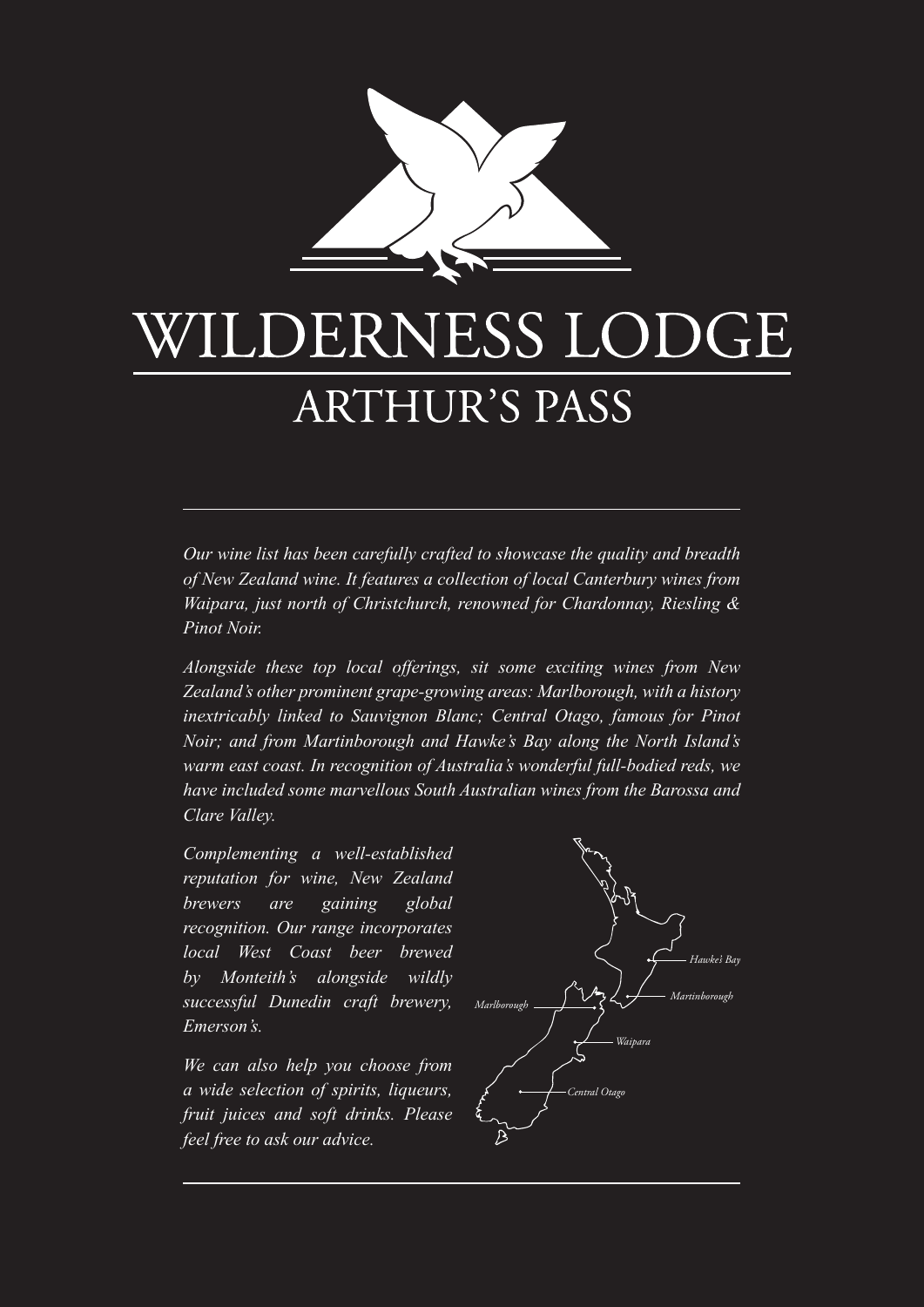### **CHAMPAGNE AND MÉTHODE TRADITIONELLE**



| <b>Montana Lindauer Special Reserve Brut Cuvée (Marlborough)</b><br>A top quality sparkling wine with lively strawberry and peach flavours.    | \$14 | <b>s</b> <sub>49</sub> |
|------------------------------------------------------------------------------------------------------------------------------------------------|------|------------------------|
| Deutz Marlborough Cuvée Méthode Traditionelle (Marlborough)<br>A fine dry sparkling wine produced as a joint venture between the French Marque | 818  | <b>869</b>             |
| Deutz and New Zealand's Montana.                                                                                                               |      |                        |
| <b>Bollinger Special Cuvée Champagne (France)</b>                                                                                              |      | \$170                  |
| This classic needs no introduction. A superb French Champagne.                                                                                 |      |                        |

**ROSÉ** 

**Wooing Tree Rosé** (Central Otago) *Delightful aromas of raspberry, strawberry and pink grapefruit with an abundance of ripe berries and stonefruit on the palate.*

### **WHITE WINES**

### **AROMATICS**

| <b>Mt Beautiful Pinot Gris (Waipara)</b><br>A dry Pinot Gris with a rich palate and expressive finish. Grown on warm north-<br>facing slopes with great flavours of stonefruit, apples, ripe pears and a touch of<br>honey. | $s_{12}$ | \$49     |
|-----------------------------------------------------------------------------------------------------------------------------------------------------------------------------------------------------------------------------|----------|----------|
| <b>Palliser Estate Pinot Gris (Martinborough)</b><br>A delightful Pinot Gris with a fragrant nose showing citrus, pear and floral<br>character. The palate has a touch of sweetness with well-balanced acidity.             |          | 854      |
| <b>Pegasus Bay Riesling (Waipara)</b><br>New Zealand's most celebrated Riesling. Richly fragrant and thrillingly intense<br>with concentrated flavours of citrus fruits and honey. A lovely aperitif.                       | $s_{15}$ | $s_{59}$ |



**\$ 49**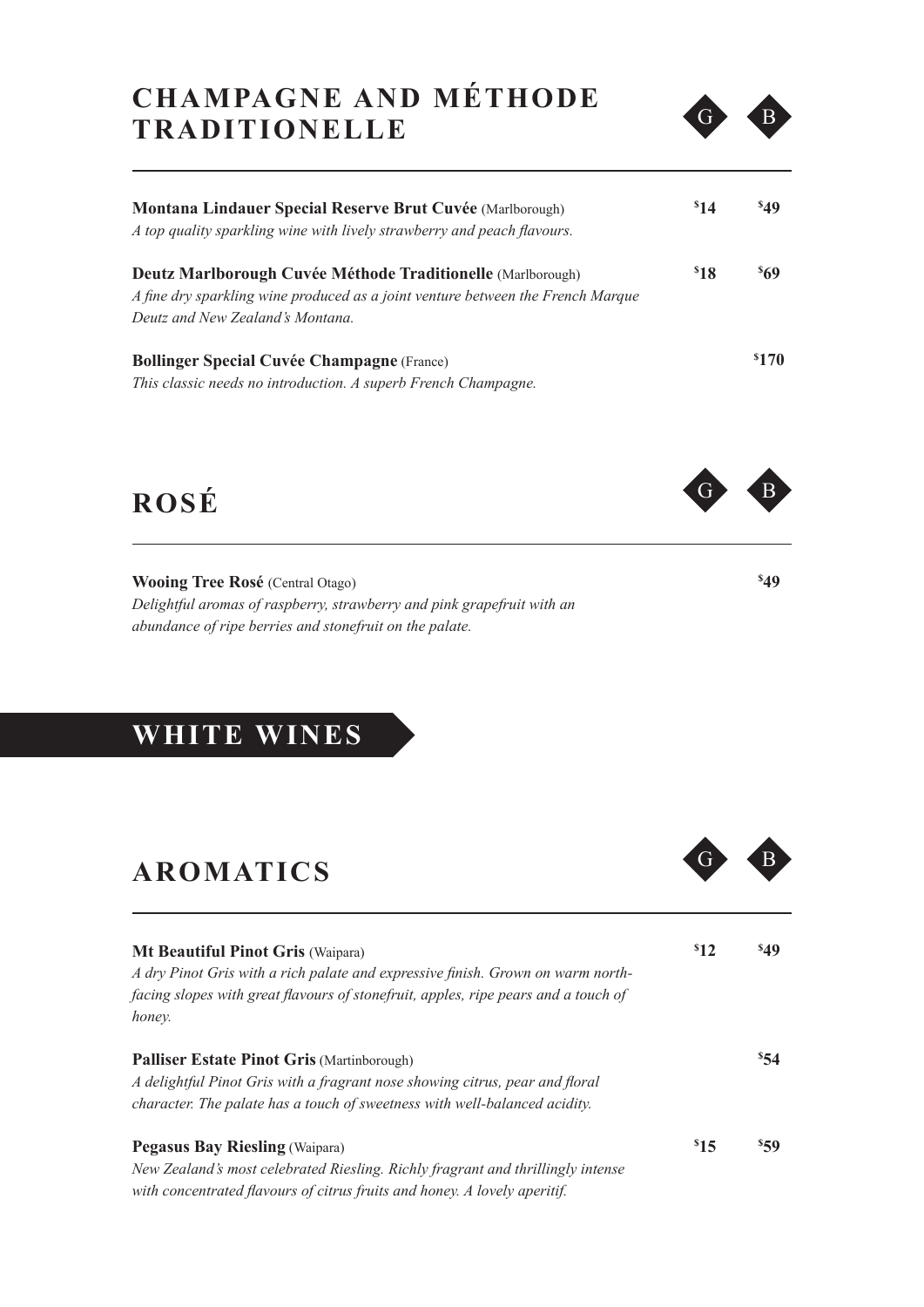## SAUVIGNON BLANC G B



| <b>Nautilus Estate Sauvignon Blanc</b> (Marlborough)<br>Intense aromas of ripe passionfruit, elderflower, lime and fresh herbs. A palate of<br>mouth-watering citrus intensity finished with a strong textural component.                                                                                                                 | 812  | <sup>\$49</sup> |
|-------------------------------------------------------------------------------------------------------------------------------------------------------------------------------------------------------------------------------------------------------------------------------------------------------------------------------------------|------|-----------------|
| <b>Greywacke Sauvignon Blanc</b> (Marlborough)<br>Honouring New Zealand's prolific bedrock, Greywacke (pron. Grey-wacky) is<br>the personal venture of pioneer Marlborough winemaker, Kevin Judd. Low-<br>intervention techniques create a wine with blossom-like aromas & subtle<br>flintiness. Elegant, refreshing & deliciously crisp. | \$14 | <sup>\$59</sup> |
| <b>Saint Clair Wairau Reserve Sauvignon Blanc</b> (Marlborough)<br>A superb example of a Marlborough Sauvignon Blanc. Fragrant aromas of<br>tropical blackcurrant bud with notes of green nettle. Rich flavours of passionfruit,<br>red currant and melon, with a long lingering finish.                                                  |      | 869             |
| <b>Cloudy Bay Sauvignon Blanc</b> (Marlborough)<br>This magnificent wine established Marlborough's reputation as home to the<br>world's best Sauvignon Blanc. Superb fresh flavour with a fruit and gooseberry<br>nose, a wine you could drink forever.                                                                                   |      | 85              |

## CHARDONNAY G B

| Waipara Springs Premo Chardonnay (Waipara)                                            | $s_{12}$ | <b>s</b> <sub>49</sub> |
|---------------------------------------------------------------------------------------|----------|------------------------|
| Full bodied yet elegant Chardonnay with concentrated fresh stonefruit and citrus      |          |                        |
| flavours in the bouquet. The intensity of fruit is balanced with well-integrated oak. |          |                        |
| <b>Mt Beautiful Chardonnay (Waipara)</b>                                              |          | $s_{59}$               |
| Ripe apple and white peach aromatics, a creamy texture and medium body with           |          |                        |
| underlying notes of roasted almonds and nectarine confit. A crisp clean finish with   |          |                        |
| a lovely flint-like minerality.                                                       |          |                        |
| <b>Pegasus Bay Chardonnay (Waipara)</b>                                               |          | 85                     |
| The South Island's best Chardonnay. Rich, buttery and powerful with strong            |          |                        |
| aromas of citrus, nectarine and ripe figs and a rich oak finish. Ranked a 5-star      |          |                        |
| classic by Michael Cooper.                                                            |          |                        |

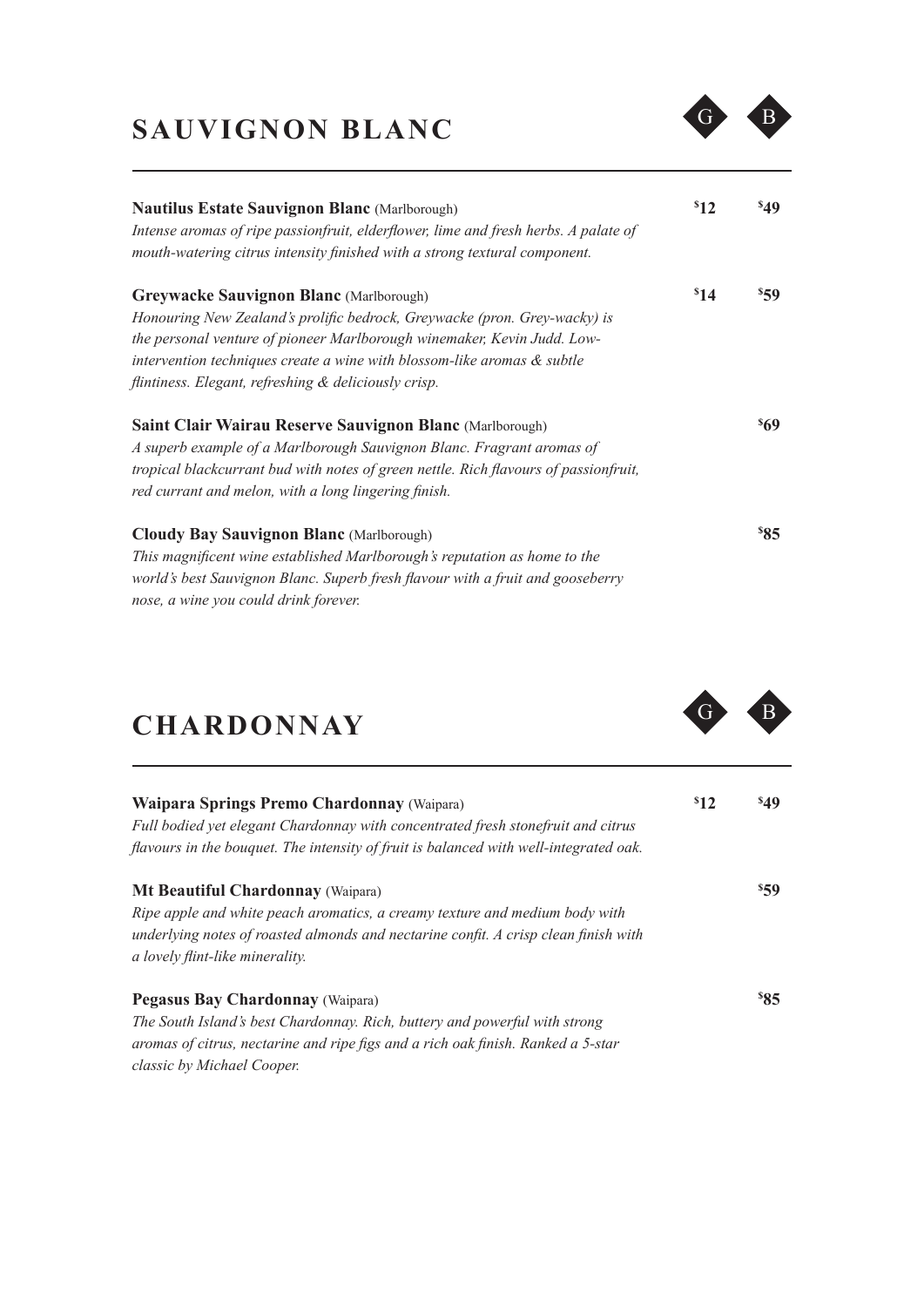#### **RED WINES**

## **PINOT NOIR**



| <b>Pencarrow Pinot Noir (Martinborough)</b>                                            | \$13 | 854           |
|----------------------------------------------------------------------------------------|------|---------------|
| Ruby red in colour with a fragrant aroma of plums and red cherries and a lifted        |      |               |
| spicy character. The medium-bodied palate has soft fine tannins, subtle oak            |      |               |
| influence and a smooth finish.                                                         |      |               |
| Fromm Pinot Noir (Marlborough)                                                         | \$15 | $^{\rm s}$ 65 |
| Wild strawberries & ripe dark cherries with aromatic spice and brambly                 |      |               |
| earthiness. Grown on a certified organic vineyard, this wine delivers a                |      |               |
| concentrated and layered palate with fine tannins and a long generous finish.          |      |               |
| Two Paddocks Pinot Noir (Central Otago)                                                |      | 895           |
| The flagship wine from Sam Neill's organic vineyard. Aromatically this wine            |      |               |
| exhibits dried herbs, dark spice and bramble fruits, leading to an elegant             |      |               |
| mouthfeel showing minerality and excellent balance.                                    |      |               |
| <b>Pegasus Bay Pinot Noir (Waipara)</b>                                                |      | 899           |
| Deeply coloured, mouth-filling and generous. Bright aromas and flavours of             |      |               |
| berryfruit supported by an underlay of chocolate and cinnamon with velvety             |      |               |
| tannins. Excellent balance of fruit and oak.                                           |      |               |
| Misha's "Verismo" Pinot Noir (Central Otago)                                           |      | \$135         |
| Dark ruby with intense aromas of crushed cherries & spice overlaid with classic        |      |               |
| notes of violet. A full but beautifully supple palate of sweet ripe fruits balanced by |      |               |
| a fresh mineral and cedar spice edge.                                                  |      |               |

#### **CABERNET, MERLOT AND BLENDS G**



| <b>Saint Clair Plateau Block Merlot</b> (Hawke's Bay)<br>A concentrated Merlot bursting with dark fruit, spice and chocolatey flavours and<br>a balanced elegant structure. |          | <b>849</b> |
|-----------------------------------------------------------------------------------------------------------------------------------------------------------------------------|----------|------------|
| Alpha Domus "The Navigator" Cabernet Merlot Malbec (Hawke's Bay)                                                                                                            | $s_{14}$ | $s_{59}$   |
| Established by two generations of the Ham family, the Alpha Domus vineyard                                                                                                  |          |            |
| produces some of Hawke's Bay's finest wine. The Navigator offers aromas of                                                                                                  |          |            |
| berry, liquorice and plum. Ripe fruit, sweet oak and firm tannins create a robust                                                                                           |          |            |

*and complex wine.*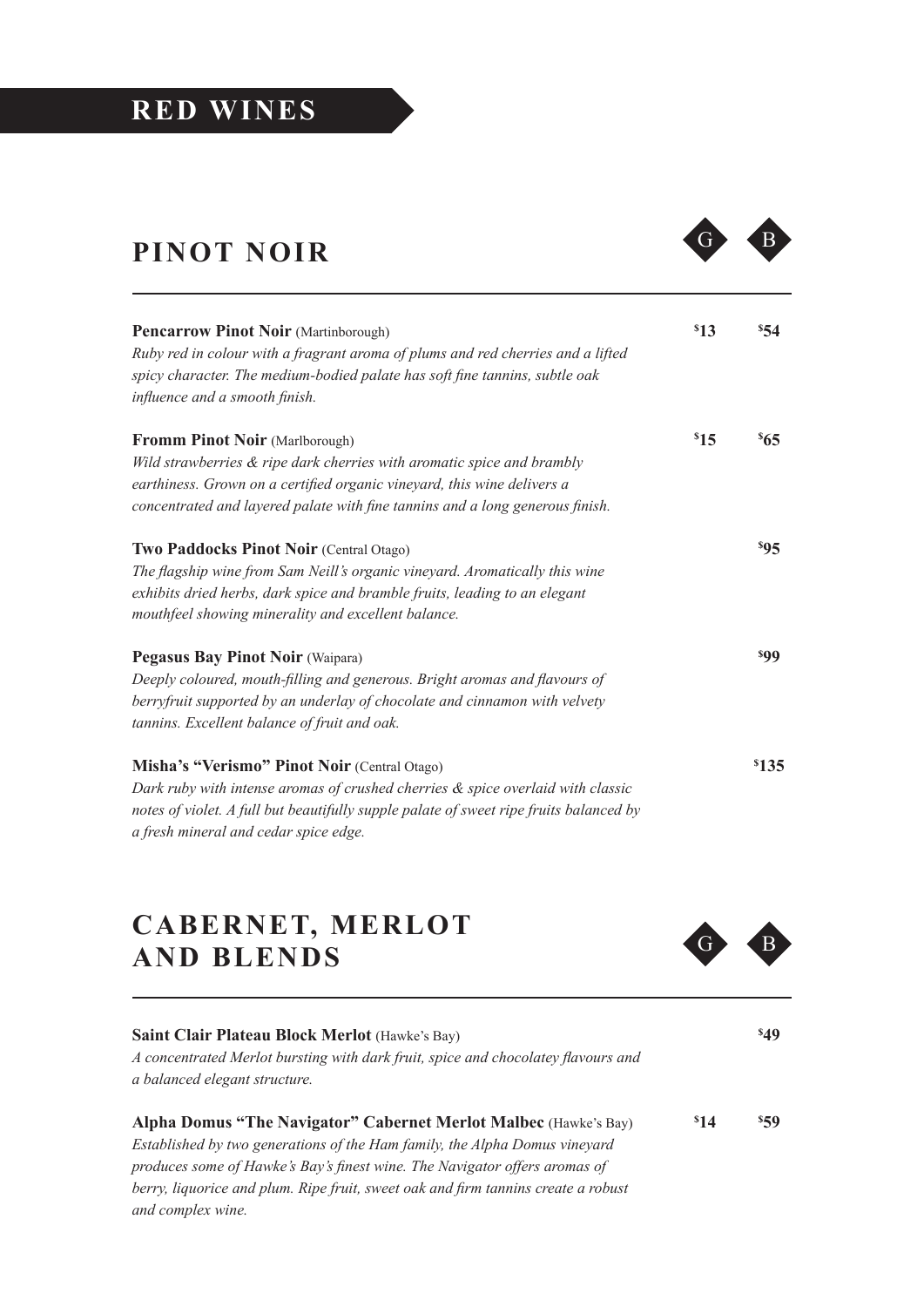**Langmeil Blacksmith Cabernet Sauvignon** (Barossa Valley South Australia) *A classic full bodied red wine grown in intense summer heat with currant and cedar aromas; berry and bramble spice on the palate and a firm tannic finish, reflecting the long warm ripening of this fruit.*

#### **Alpha Domus "The Aviator" Cabernet Merlot Malbec** (Hawke's Bay)

*Complex aromas of berry fruits, spice, leather and cedar. Sweet red plum, chocolate and spice flavours are complemented by savoury olive notes and fine oak tannin. This is a special wine for a special evening.* 

#### **SYRAH AND SHIRAZ**

| Yalumba "Patchwork" Shiraz (Barossa, Australia)<br>Rich aromas of dark cherry, herbs and anise. Warm and inviting flavours with ripe<br>tannins that melt into a concentrated finish. A generous and flavoursome Barossa<br>Shiraz. | $s_{12}$ | 849               |
|-------------------------------------------------------------------------------------------------------------------------------------------------------------------------------------------------------------------------------------|----------|-------------------|
|                                                                                                                                                                                                                                     |          |                   |
| Alpha Domus "The Barnstormer" Syrah (Hawke's Bay)                                                                                                                                                                                   |          | \$59              |
| Fruit-driven with aromas of liquorice, black pepper, plum and floral notes. Medium                                                                                                                                                  |          |                   |
| bodied with dark red fruit, chocolate and savoury flavours. Soft supple tannins and                                                                                                                                                 |          |                   |
| a lingering finish make this an excellent food wine.                                                                                                                                                                                |          |                   |
| <b>Black Barn Syrah (Hawke's Bay)</b>                                                                                                                                                                                               | \$16     | 869               |
| A hand-harvested Hawke's Bay Syrah of refinement and boutique quality. Spiced                                                                                                                                                       |          |                   |
| cherry and plum bouquet with restrained vanilla notes and a well-weighted and                                                                                                                                                       |          |                   |
| finely textured palate, supported by a spine of polished tannins                                                                                                                                                                    |          |                   |
| <b>John Duval Entity Shiraz</b> (Barossa Valley, Australia)                                                                                                                                                                         |          | <sup>\$</sup> 110 |
| An elegant Shiraz in the true Barossa style. Deep ruby purple with blackberry and                                                                                                                                                   |          |                   |
| plum fruit aromatics and a wealth of savoury spice. Full bodied and generous on                                                                                                                                                     |          |                   |
| the palate with layers of dark berries and sturdy tannins.                                                                                                                                                                          |          |                   |
| <b>Jim Barry "The Armagh" Shiraz</b> (Clare Valley, Australia)                                                                                                                                                                      |          | <b>\$399</b>      |
| One of the world's best Shiraz wines. Packed with black berried fruit flavours and                                                                                                                                                  |          |                   |
| coffee-cream oak, this marvellous wine deserves the premier place on our wine list.                                                                                                                                                 |          |                   |

### **DESSERT WINE**



*Superb dessert wine with lively rosehip and spice aromatics, richly flavoured with dried fruit and liquored oranges. (375ml bottle)*

#### **\$ 144**

**\$ 49**

**\$ 69**

**\$ 69**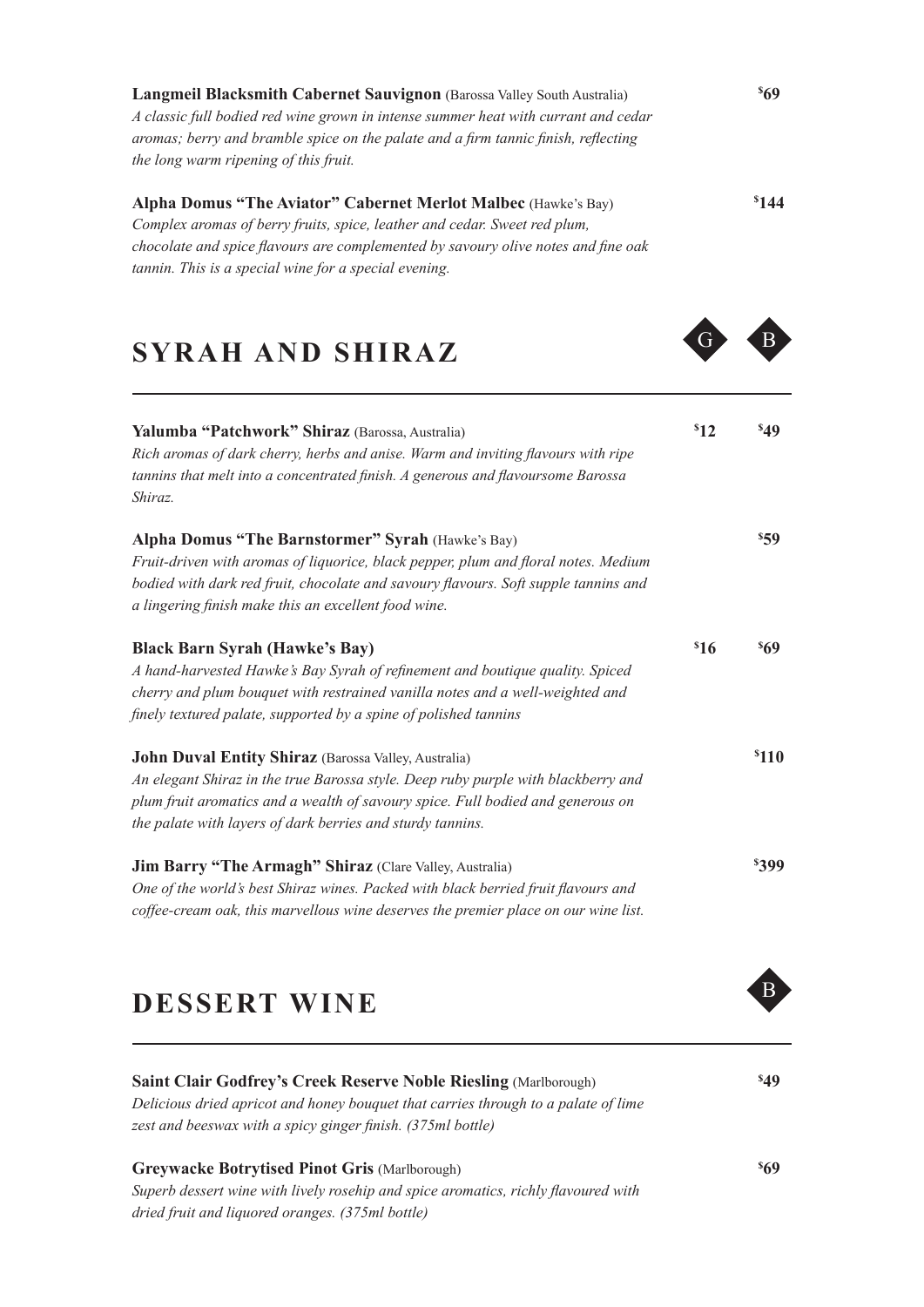#### **BEER & CIDER**

#### **BEER**

*Our beer all comes from Three Boys Brewing in Woolston, Christchurch. The brewery was established in 2004 by Ralph Bungard, a scientist with a background in plant biochemistry and a passion for beer. The Three Boys team personally tend each smallscale brew, right from selecting the best malt and hops until it leaves the brewery. Their beers are a living product; not filtered and not pasteurized - just as nature intended. The aim is simple: finest quality beer, finest possible taste.*



| Pils $(5.5\%)$<br>Three Boys take on the classic bohemian pilsner style. The brewers cut no corners to bring<br>you all the beauty of a traditional Pilsner but watch out, it takes a turn with the addition of<br>New World hops late in the finish to create our own South Pacific Bohemian! | \$11 |
|------------------------------------------------------------------------------------------------------------------------------------------------------------------------------------------------------------------------------------------------------------------------------------------------|------|
| $IPA(5.2\%)$<br>An elegant malt character underpins a striking mix of South Pacific hops in Three Boys<br>take on the microbrewers' most popular style. This New World hop-packed beauty looks as<br>good as it tastes.                                                                        | \$11 |
| Lager $(4.5\%)$<br>A European-inspired gem! Crisp, clean and refreshing-just as a good lager should be.                                                                                                                                                                                        | \$11 |
| West Coast Red IPA (6%)<br>Mirroring the West Coast of the USA, this fresh little number is bound to delight. Strong<br>fresh citrus and sweet tropical fruits dance in your mouth and combine with caramel and<br>toffee to wrap it all together.                                             | \$11 |
| Hoppy Porter (5.2%)<br>Dark but never heavy malts bring smooth chocolate flavours that mingle with tropical New<br>World hops. Don't be fooled by this dark horse. Deceptively hoppy and refreshing - like a<br>cool late summer night under the hop vines.                                    | \$11 |
| LOCAL Session IPA (2.5%)<br>Making a low alcohol beer that really packs a punch in flavour is a rather difficult task<br>indeed. Well, this 2.5% drop ticks all the boxes and won't disappoint! Nice body and<br>gorgeous hop aromas.                                                          | \$11 |

#### **CIDER**

#### **Monteith's Crushed Apple Cider (4.5%)**

*A clear cider fermented from crushed New Zealand apples. Full flavoured, crisp and thirstquenching.*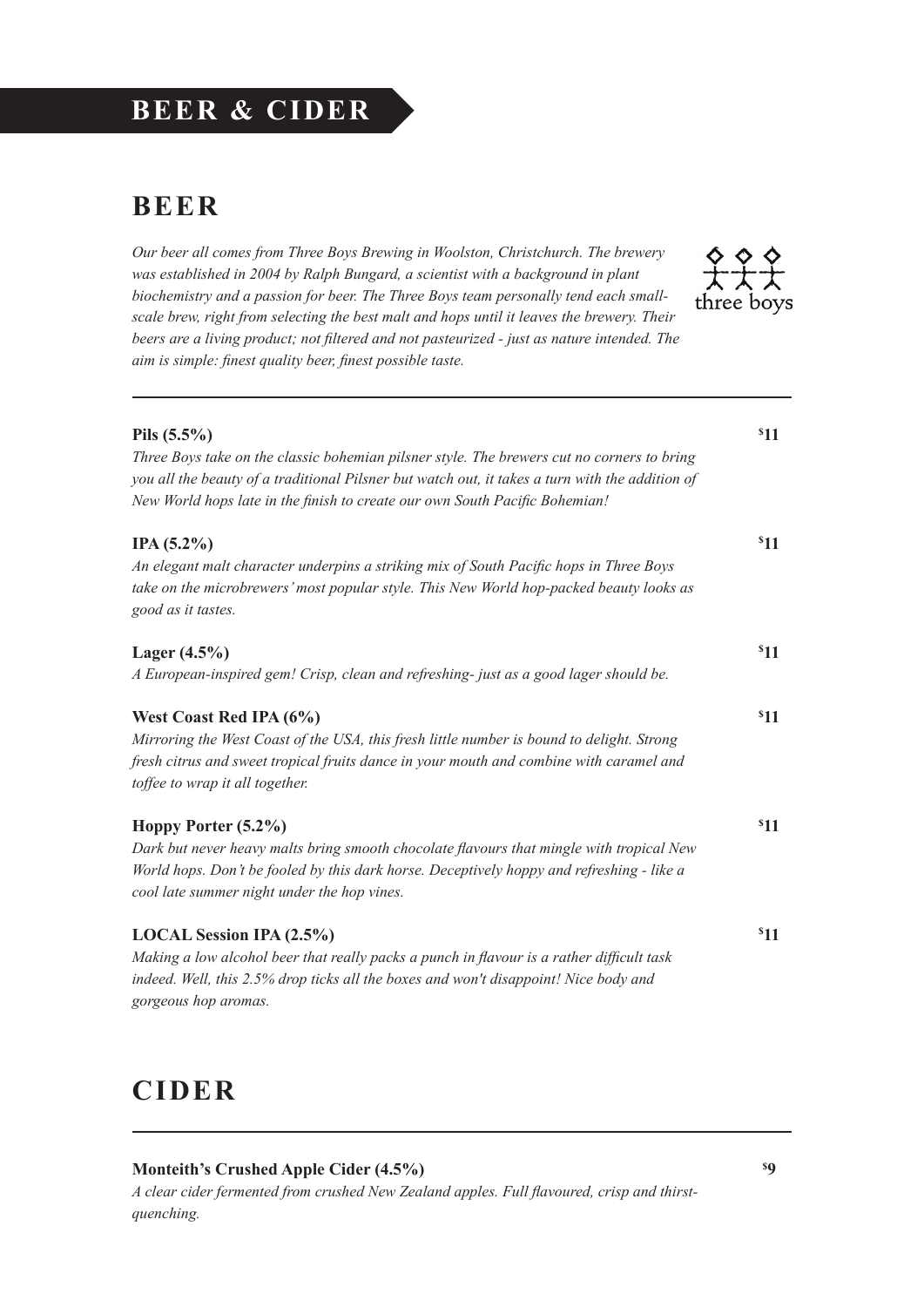#### **SPIRITS, LIQUEURS & NON ALCOHOLIC DRINKS**

#### **SPIRITS, LIQUEURS & APERITIFS**

| An extensive range of spirits, liqueurs, and aperitifs are available for your | Standard \$13.5         |  |
|-------------------------------------------------------------------------------|-------------------------|--|
| <b>enjoyment.</b> (Prices are for 60ml 'doubles')                             | Premium <sup>5</sup> 19 |  |
| <b>Cocktails</b>                                                              | $From \space ^{52}0$    |  |

### **NON ALCOHOLIC DRINKS**

| <b>Benger Natural Fruit Juices (Central Otago)</b><br>Apple & Raspberry<br><i>Nectarine</i> |                |
|---------------------------------------------------------------------------------------------|----------------|
| <b>Other Fruit Juices</b>                                                                   | $^{8}6.5$      |
| Apple                                                                                       |                |
| Orange                                                                                      |                |
| <b>Tomato</b>                                                                               |                |
| <b>Soft Drinks</b>                                                                          | $\frac{5}{5}$  |
| Coke (Regular/Diet)                                                                         |                |
| Ginger Beer/Ginger Ale                                                                      |                |
| <i>Sprite</i>                                                                               |                |
| <b>Antipodes Sparkling Mineral Water (500ml)</b>                                            | s <sub>Q</sub> |
| <b>Still Water</b>                                                                          | Free           |
| From the tap, sourced from a mountain stream, then filtered. Available on your table and    |                |
| by the bar.                                                                                 |                |